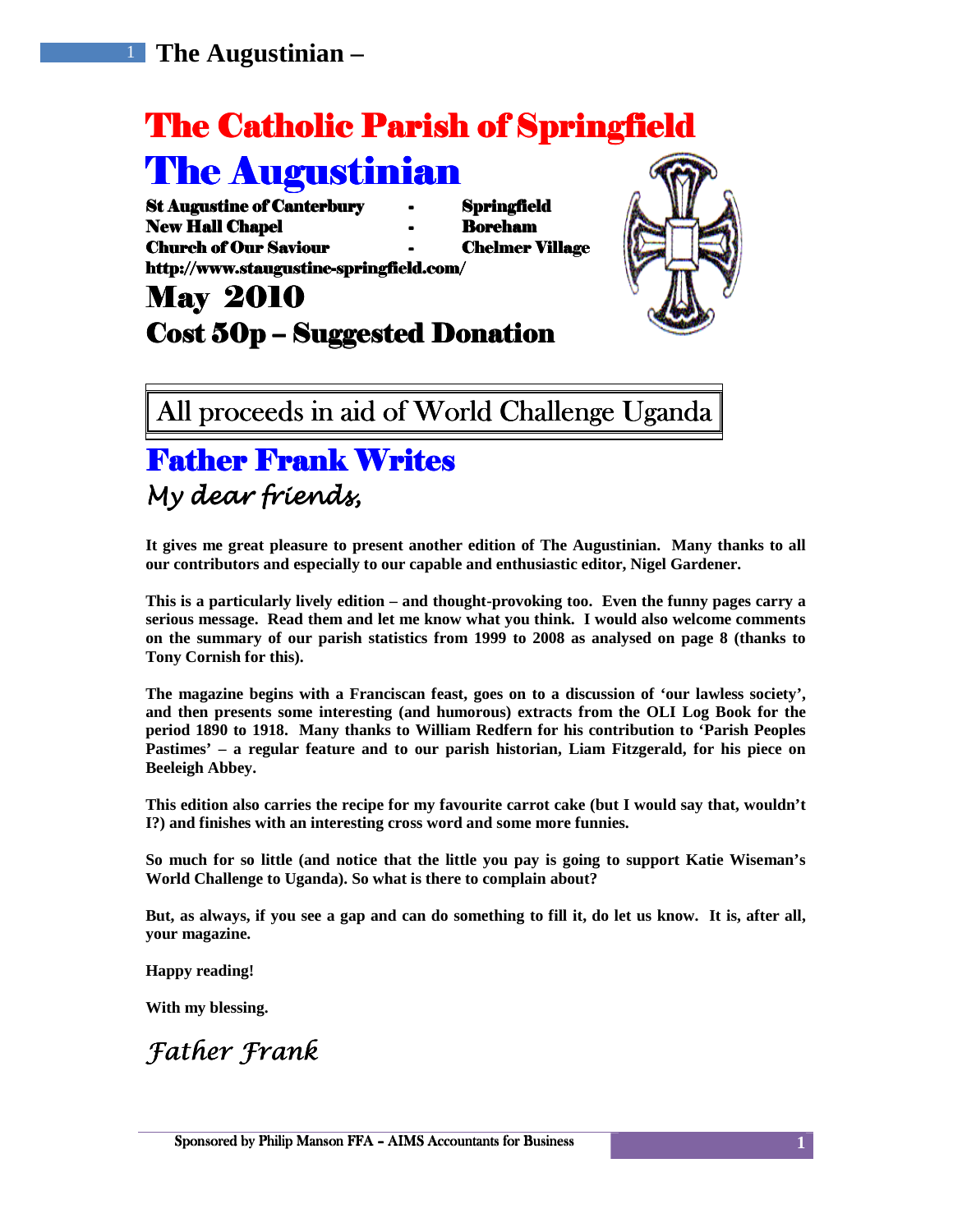### St. Francis of Assisi

**Francis was born in 1182, the son of a wealthy cloth merchant. His early years were frivolous, but an experience of sickness and another of military service were instrumental in leading him to reflect on the purpose of life. One day, in the church of San Damiano, he seemed to hear Christ saying to him, "Francis, repair my falling house." He took the words literally, and sold a bale of silk from his father's warehouse to pay for repairs to the church of San Damiano. His father was outraged, and there was a public confrontation at which his father disinherited and disowned him, and he in turn renounced his father's wealth--one account says that he not only handed his father his purse, but also took off his expensive clothes, laid them at his father's feet, and walked away naked. He declared himself "wedded to Lady Poverty", renounced all material possessions, and devoted himself to serving the poor. In his** 



**day the most dreaded of all diseases was something known as leprosy. (It is probably not the same as either the modern or the Biblical disease of that name.) Lepers were kept at a distance and regarded with fear and disgust. Francis cared for them, fed them, bathed their sores, and kissed them. Since he could not pay for repairs to the Church of San Damiano, he undertook to repair it by his own labours. He moved in with the priest, and begged stones lying useless in fields, shaping them for use in repairing the church. He got his meals, not by asking for money so that he might live at the expense of others, but by scrounging crusts and discarded vegetable from trash-bins, and by working as a day labourer, insisting on being paid in bread, milk, eggs, or vegetables rather than in money. Soon a few companions joined him. Dante in his Paradiso has Aquinas say of him:** 

**"Let me tell you of a youth whose aristocratic father disowned Him because of his love for a beautiful lady. She had been married before, to Christ, and was so faithful a spouse to Him that, while Mary only stood at the foot of the Cross, she leaped up to be with Him on the Cross. These two of whom I speak are Francis and the Lady Poverty. As they walked along together, the sight of their mutual love drew men's hearts after them. Bernard saw them and ran after them, kicking off his shoes to run faster to so great a peace. Giles and Sylvester saw them, kicked off their shoes and ran to join them...."** 

**After three years, in 1210, the Pope authorized the forming of the Order of Friars Minor, commonly called the Franciscans. ("Friar" means "brother," as in "fraternity", and "minor" means "lesser" or "younger." I take the meaning to be that a Franciscan, meeting another Christian, is to think, "I am your brother in Christ, and your younger brother at that, bound to defer to you and to give you precedence over myself."** 

**Francis and his companions took literally the words of Christ when he sent his disciples out to preach** *(M 10:7-10):*

**Preach as you go, saying, "The kingdom of Heaven is at hand." ... You have received the Gospel without payment, give it to others as freely. Take no gold, or silver, or copper in your belts, no bag for your journey, no spare garment, nor sandals, nor staff.** 

**They would have no money, and no property, individually or collectively. Their task was to preach, "using words if necessary," but declaring by word and action the love of God in Christ. Francis was partial to a touch of the dramatic (see his parting from his father, for example), and it was probably he who set up the first Christmas manger scene, to bring home the Good News**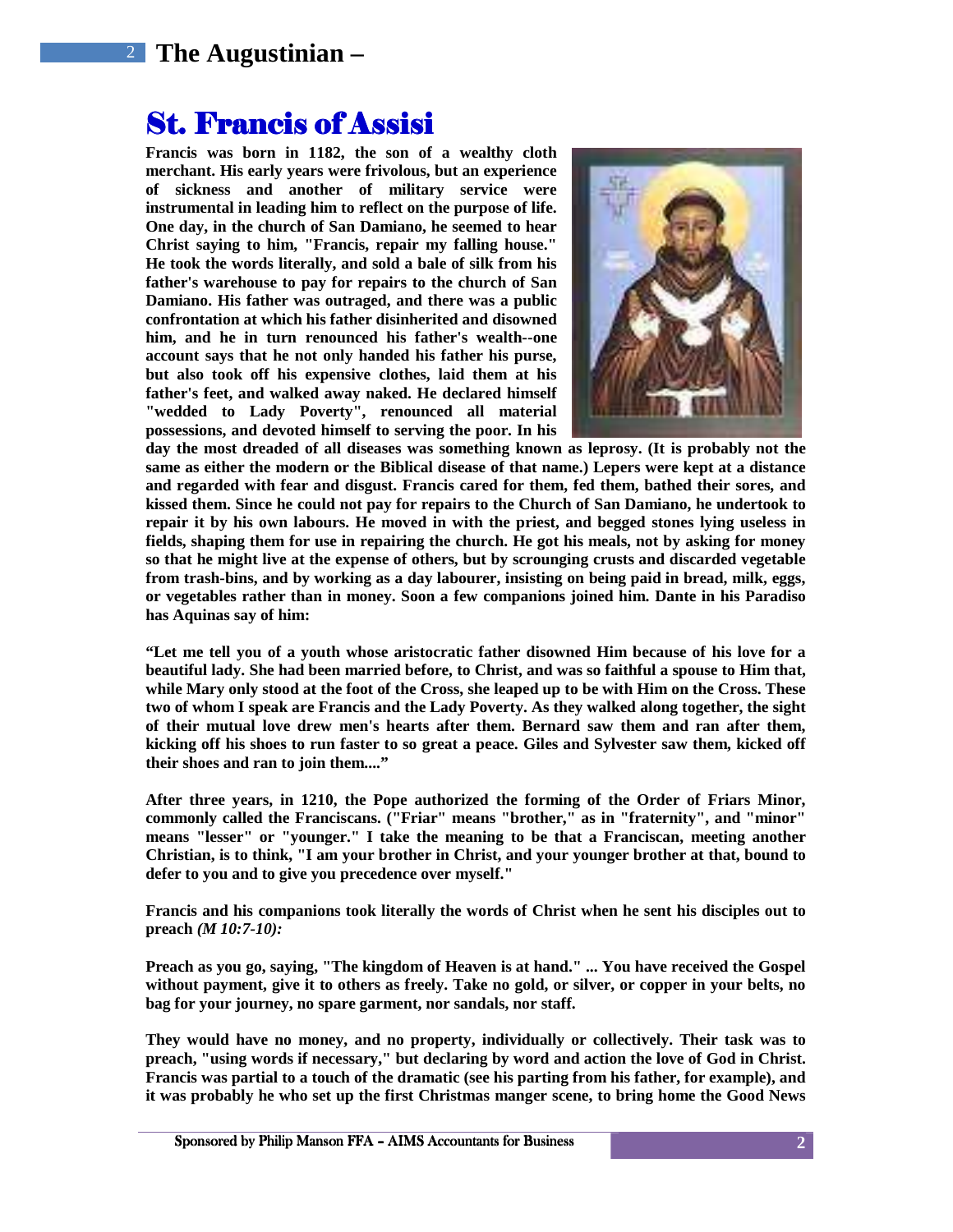**of God made man for our salvation, home to men's hearts and imaginations as well as to their intellects.** 

**In 1219, Francis went to the Holy Land to preach to the Moslems. He was given a pass through the enemy lines, and spoke to the Sultan, Melek-al-Kamil. Francis proclaimed the Gospel to the Sultan, who replied that he had his own beliefs, and that Moslems were as firmly convinced of the truth of Islam as Francis was of the truth of Christianity. Francis proposed that a fire be built, and that he and a Moslem volunteer would walk side by side into the fire to show whose**  faith was stronger. The Sultan said he was not sure that a Moslem volunteer could be found. **Francis then offered to walk into the fire alone. The Sultan who was deeply impressed but remained unconverted. Francis proposed an armistice between the two warring sides, and drew up terms for one; the Sultan agreed, but, to Francis's deep disappointment, the Christian leaders would not. Francis returned to Italy, but a permanent result was that the Franciscans were given custody of the Christian shrines then in moslem hands.** 

**Back in Italy and neighbouring countries, the Order was suffering from its own success. Then, as now, many persons were deeply attracted by Francis and his air of joy, abandonment, and freedom. What is overlooked is that these were made possible only by his willingness to accept total poverty, not picturesque poverty but real dirt, rags, cold, and hunger, and lepers with real pus oozing from their sores and a real danger of infection. Many idealistic young men were joining the Order in a burst of enthusiasm and then finding themselves not so sure that such extremes of poverty were really necessary. When there were only a few friars, they were all known to Francis personally, and the force of his personality kept the original ideals of the Order alive in them. Now that the Order was larger, this was no longer enough. In 1220 Francis resigned as minister-general of the Order, and in 1221 he agreed to a new and modified rule, which he did not approve, but could not resist. He died on 4 October 1226.** 

### St. Clare **http://www.catholic.org/saints/saint.php?saint\_id=215**

**Clare was a beautiful Italian noblewoman who became the Foundress of an order of nuns now called "Poor Clares." When she heard St. Francis of Assisi preach, her heart burned with a great desire to imitate Francis and to live a poor humble life for Jesus. So one evening, she ran away from home, and in a little chapel outside Assisi, gave herself to God. St. Francis cut off her hair and gave her a rough brown habit to wear, tied with a plain cord around her waist. Her parents tried in every way to make her return home, but Clare would not.** 

**Soon her sister, St. Agnes joined her, as well as other young women who wanted to be brides of Jesus, and live without any money. St. Clare and her sisters wore no shoes, ate no meat, lived** 



**in a poor house, and kept silent most of the time. Yet they were very happy, because Our Lord was close to them all the time. Once, He saved them from a great danger in answer to St. Clare's prayer. An army of rough soldiers came to attack Assisi and they planned to raid the convent first. Although very sick, St. Clare had herself carried to the wall and right there, where the enemies could see it, she had the Blessed Sacrament placed. Then on her knees, she begged God to save the Sisters.** 

**"O Lord, protect these Sisters whom I cannot protect now," she prayed. A voice seemed to answer: "I will keep them always in My care." At the same time a sudden fright struck the attackers and they fled as fast as they could. St. Clare was sick and suffered great pains for many years, but she said that no pain could trouble her. So great was her joy in serving the Lord that she once exclaimed: "They say that we are too poor, but can a heart which possesses**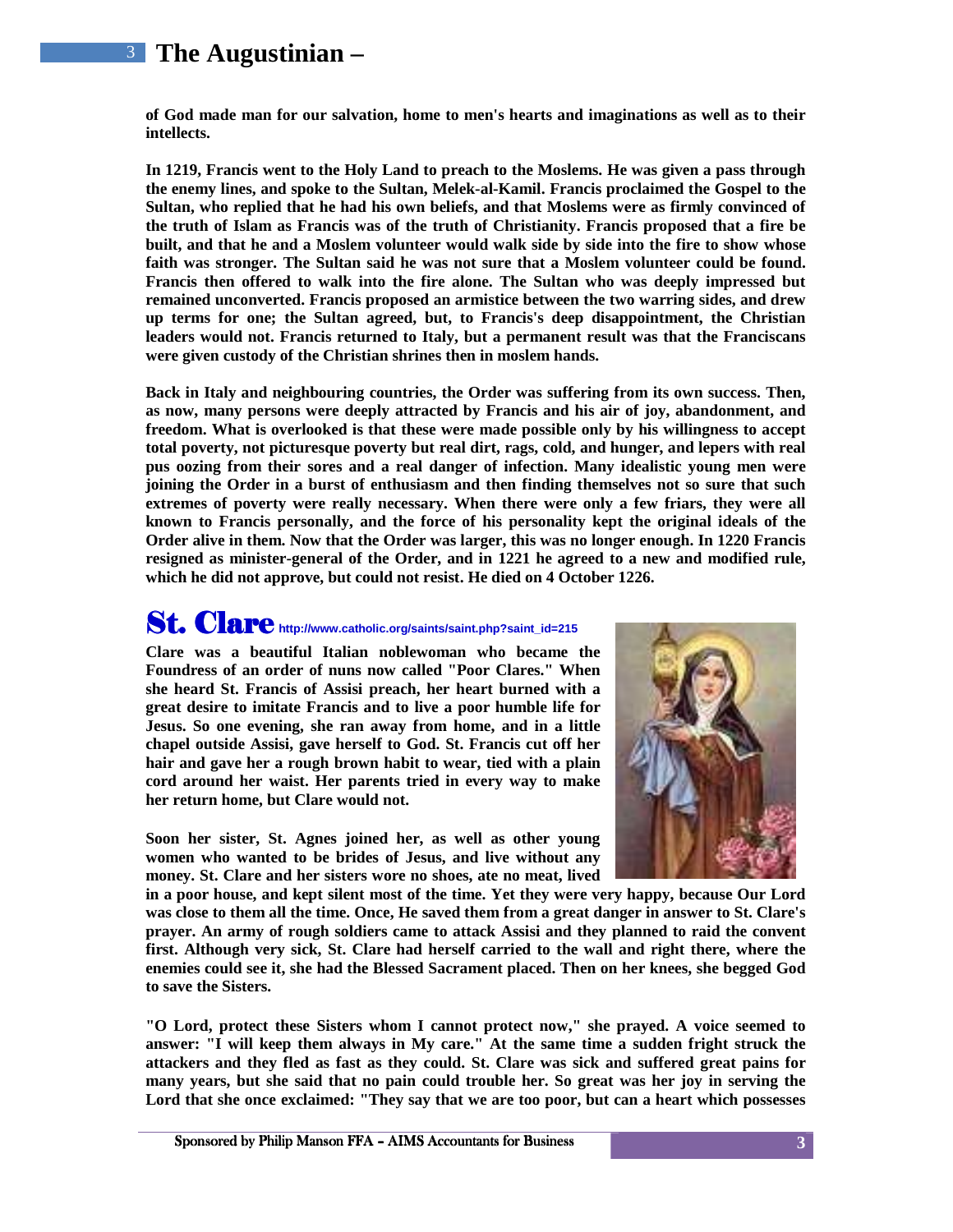**the infinite God be truly called poor?" We should remember this miracle of the Blessed Sacrament when in Church. Then we will pray with great Faith to Jesus in the Holy Eucharist: "Save me, O Lord, from every evil - of soul and body." Her feast day is August 11.** 

### **The Franciscans**

**By the time of St. Francis' death in 1226 the order he established was growing at a rapid rate and expanding throughout Europe, the Middle East and North Africa. It was refreshing the Church and gaining converts wherever it went.** 

**The Friars Minor – the brothers who first gathered around Francis quickly gained the name the First Order of the Franciscans. In a similar vein St. Clare founded the Poor Clares communities of Sisters following Francis' Rule. These came to be known as the Second Order. Lastly, because of the success of the Franciscan Mission, many lay people came to the Franciscans to follow their way of life while remaining in their homes and families. A Rule was created for them to follow and they became known as the Brothers and Sisters of Penance, or the Third Order of Franciscans. All three of these Orders exist today, although their unity has, at times, come under threat.**



**The story of the early Franciscans is not one of pure success. Very soon after the death of St. Francis internal disputes began to surface about the right way to live a Franciscan life. The early centuries of the Franciscan movement were peppered with disagreements as factions and micro-politics split the Franciscan groups. The Rules of the Order were altered and re-written and, at various times through the years a succession of Popes had to arbitrate over differences.** 

**As well as many smaller divisions two large distinct camps emerged: those who embraced total poverty, (known as the Observants) and those who felt that it was not incompatible to own land and possessions communally and to live in a more settled way. This group became known as Conventuals. By the mid-fifteenth century the two camps had become so distinct and had disagreed so much and so often that they effectively split into two separate Orders.** 

**This was not the end of the cycle of reforms, disagreements and separation. A further group, the Capuchins – known for their brown habits with white hoods, (cappuccino coffee and capuchin monkeys are named after their brown and white habits), officially became a separate Order in the early sixteenth century.** 

**Each of these groups was trying to follow the spirit of how St. Francis had lived his life, yet each group found a different way to express it. Later centuries saw further groups seeking reform within the Order, with further smaller splits.** 

**Looking back, perhaps the sadness is not that there are three branches in St. Francis' First Order, but that the path leading to this variety was, at times, so heated and full of intolerance of the others' ideas.** 

**However, these divisions did not halt the spread of the Franciscan movement. From the three thousand or some members at the time of St. Francis' death , the Order grew to number tens of thousands within a hundred years. No exact numbers are known but their presence in almost every part of the known world attests to their great numbers. They have played many important roles in mission, teaching, preaching and charitable works.**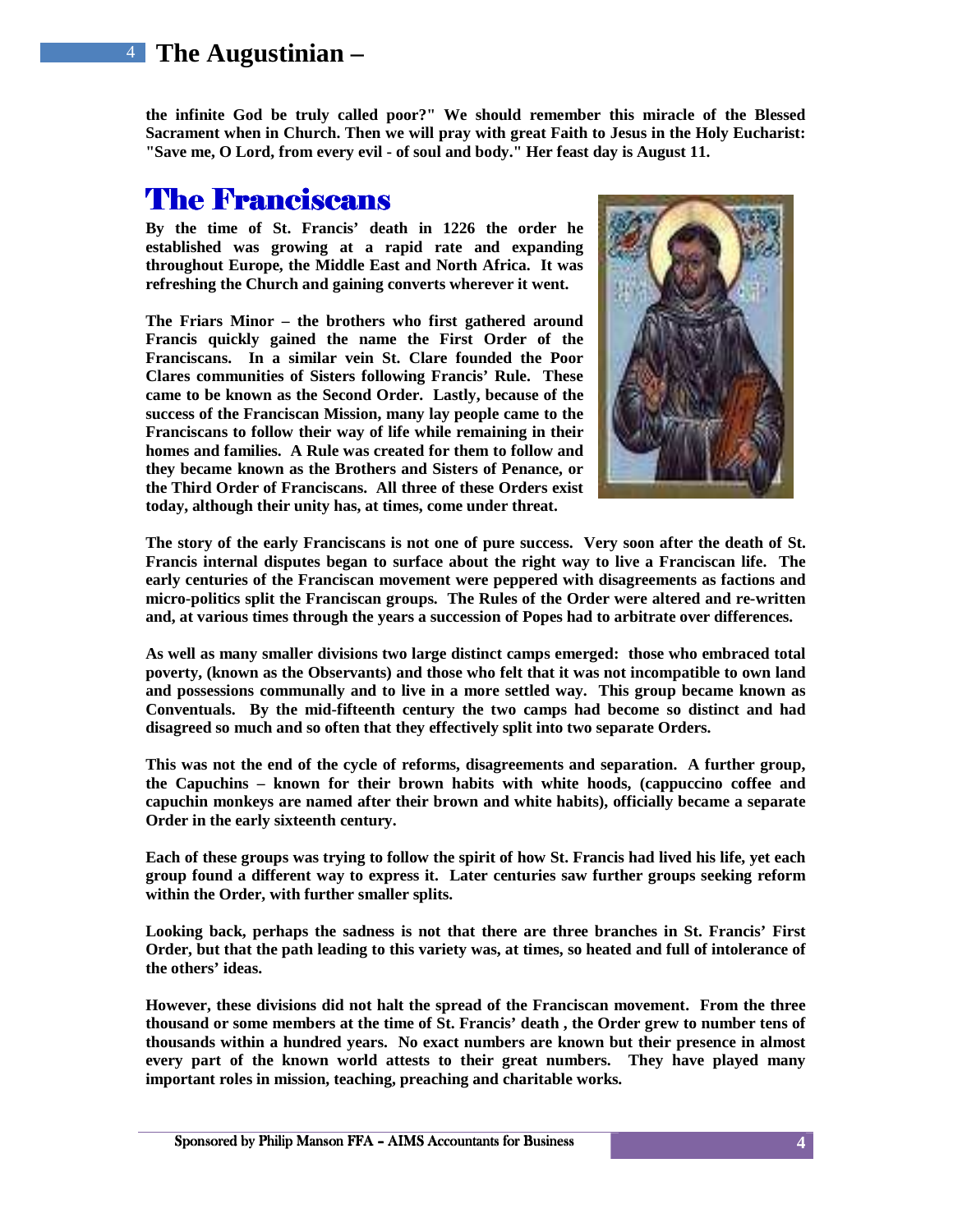**Today the Franciscans are reconciled with one another and consider themselves all members of the one family recognising the values of one another yet retaining their distinct characteristics. The Friars, the Sisters and the Lay Franciscans all continue to act as witnesses to Christ following in the spirit of St. Francis and also St. Clare.** 

**Readers may wish to take the opportunity to watch the Academy Award nominated "Brother Son, Sister Moon" directed by Franco Zeffirelli which focuses on the early years of St. Francis of Assisi "who sought communion with the natural world by renouncing his family's riches to seek his own destiny unencumbered by material possessions."** 

### Hardened Criminals Hardened Criminals

**Two grumpy old men were sitting chewing the fat and one said to the other "you know we are living in a lawless society." It got me thinking. Few would recognise themselves as part of that society but you know the grumpy old man was far from being wrong. If a rule or law doesn't suit we do ignore it. We do take the view that particular laws apply to the rest of the world and not us. We litter; we use our mobile phones while negotiating roundabouts in our cars, our vans, and buses and trucks; we cycle the wrong way** 



**up one way streets or ignore traffic lights. We complain when we see these infringements and yet ignore the times we break the law and we are all guilty.** 

**In our approach to the mass we have become equally self-centred. We ignore common courtesy by turning up late and disturbing others by not waiting until a reading is over before we take our seats. We sit slouched with hands in pockets chewing gum and chatting and joking. We are oblivious of others. How often do we actually abstain prior to going to mass and then taking Communion? We leave the mass and then begin berating and bullying our fellow man as we charge off to the other Sunday temple, the local shopping centre or supermarket. We all do it. In our community we have some fantastic children and teenagers and young adults but in our abuse of the rules of the society to which we all belong we are quick to berate this up and coming generation oblivious to our own shortcomings. As with any community the young learn from their elders.** 

**It doesn't matter how you dress it up but if you break any law of the land you have committed a criminal act. It may not be of the same magnitude as murder, assault, burglary or mugging but it is still a criminal act to ignore the law of the land and doing so habitually makes you and I hardened criminals. It is no less important to hold to the law of the church.** 

**We cannot change the laws we do not like overnight but we put the government and opposition into Westminster and if we don't like legislation we lobby the law-makers to bring about change but until that happens we need to change ourselves. What may seem insignificant to us can send a wrong signal o the generation following. We can change our own behaviour and send the right message and eventually get society back on track and the good example sets those who follow on the right road. So too in our spiritual lives we need to observe the laws of the church as well as the protocols of mass and the observance of our faith and we can cease to be hardened and habitual criminals.**

The Lord Jesus inaugurated His Church by preaching the Good News of the coming of the Kingdom of God, promised over the ages in the Scriptures. The Kingdom shines out before humanity in the words, the works and the presence of Christ*.* **(Lumen Gentium)**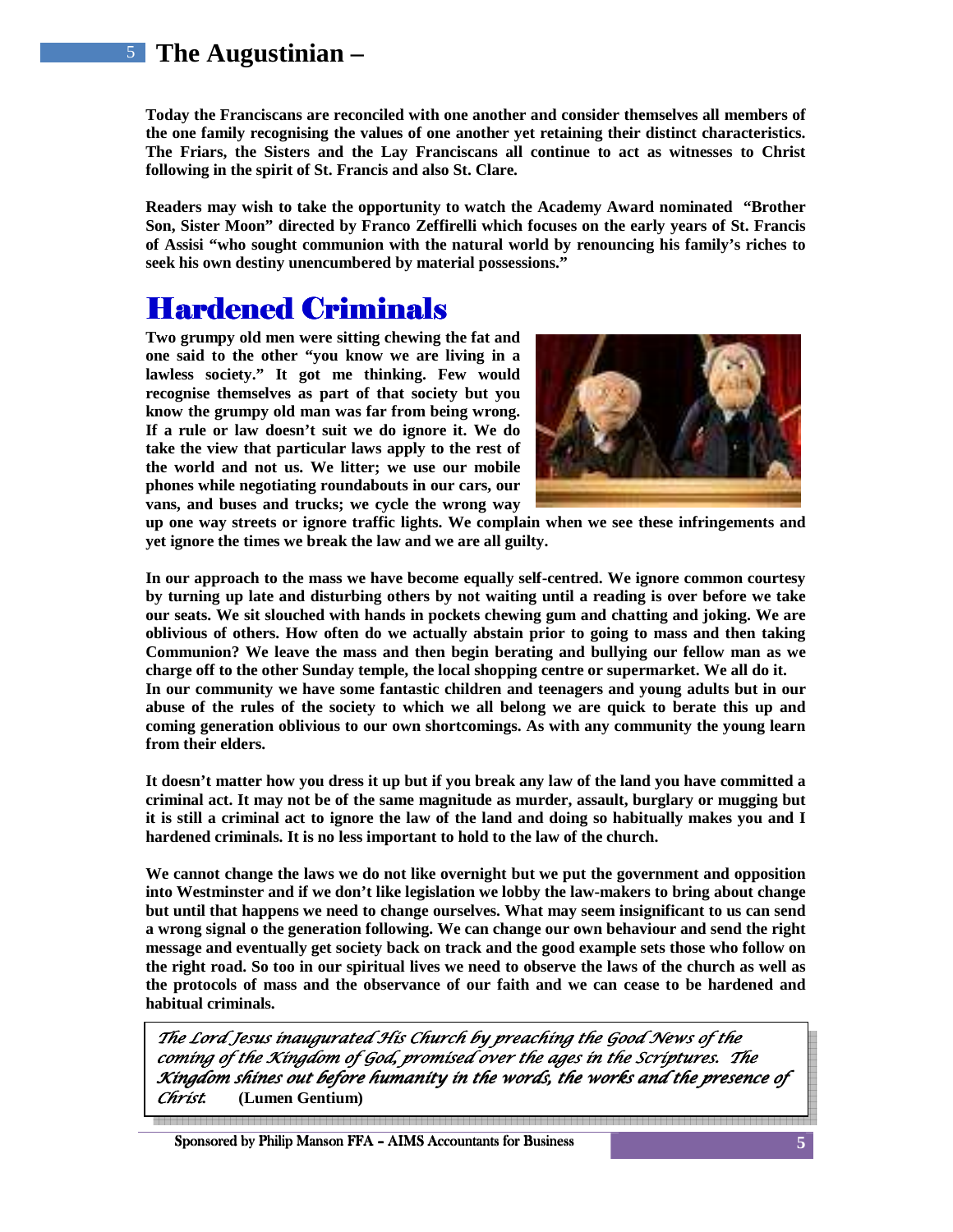### Isn't It Funny?

**Funny how a £20.00 note looks so big when you take it to church, but so small when you take it to the shop** 

**Funny how big an hour serving God looks and how small 60 minutes are when spent watching television, playing sports, sleeping or taking a lunch break.** 



**Funny how long a couple of hours spent at church are but how short they are when watching a good movie.** 

**Funny how we get thrilled when a football game goes into overtime, but we complain when a sermon is longer than the regular time.** 

**Funny how laborious it is to read a chapter in the Bible and how easy it is to read 200 300 pages of a bestselling novel.** 

**Funny how we believe what newspapers say, but question what the Bible says.** 

**Funny how people scramble to get a front seat at a concert, but scramble to get a back seat at the church service.** 

**Funny how we cannot fit a gospel meeting into our schedule with our yearly planner but we can schedule for other events at a moment's notice.** 

**Funny how we look forward to that big date on Friday night, but complain about getting up for church on Sunday morning.** 

**Funny how we are rarely late to work, but always late to church.** 

**Funny how we call God our Father and Jesus our brother, but find it hard to introduce them to our family.** 

**Funny how small our sins seem, but how big the sins of others are.** 

**Funny how we demand justice for others, but expect mercy from God.** 

**Funny how much difficulty some have learning the gospel well enough to tell others, but how simple it is to understand and explain the latest gossip about someone else.** 

**Funny how we can't think of anything to say when we pray, but don't have any difficulty thinking of things to talk about to a friend.** 

**Funny how we are so quick to take directions from a total stranger when we are lost, but are hesitant to take God's direction for our lives.** 

**Funny how so many church goers sing "Standing on the promises" but all they do is sit on the premises.** 

**Funny how people want God to answer their prayers, but refuse to listen to His counsel.** 

**Funny how we sing about heaven, but live only for today.** 



Sponsored by Philip Manson FFA – AIMS Accountants for Business **6**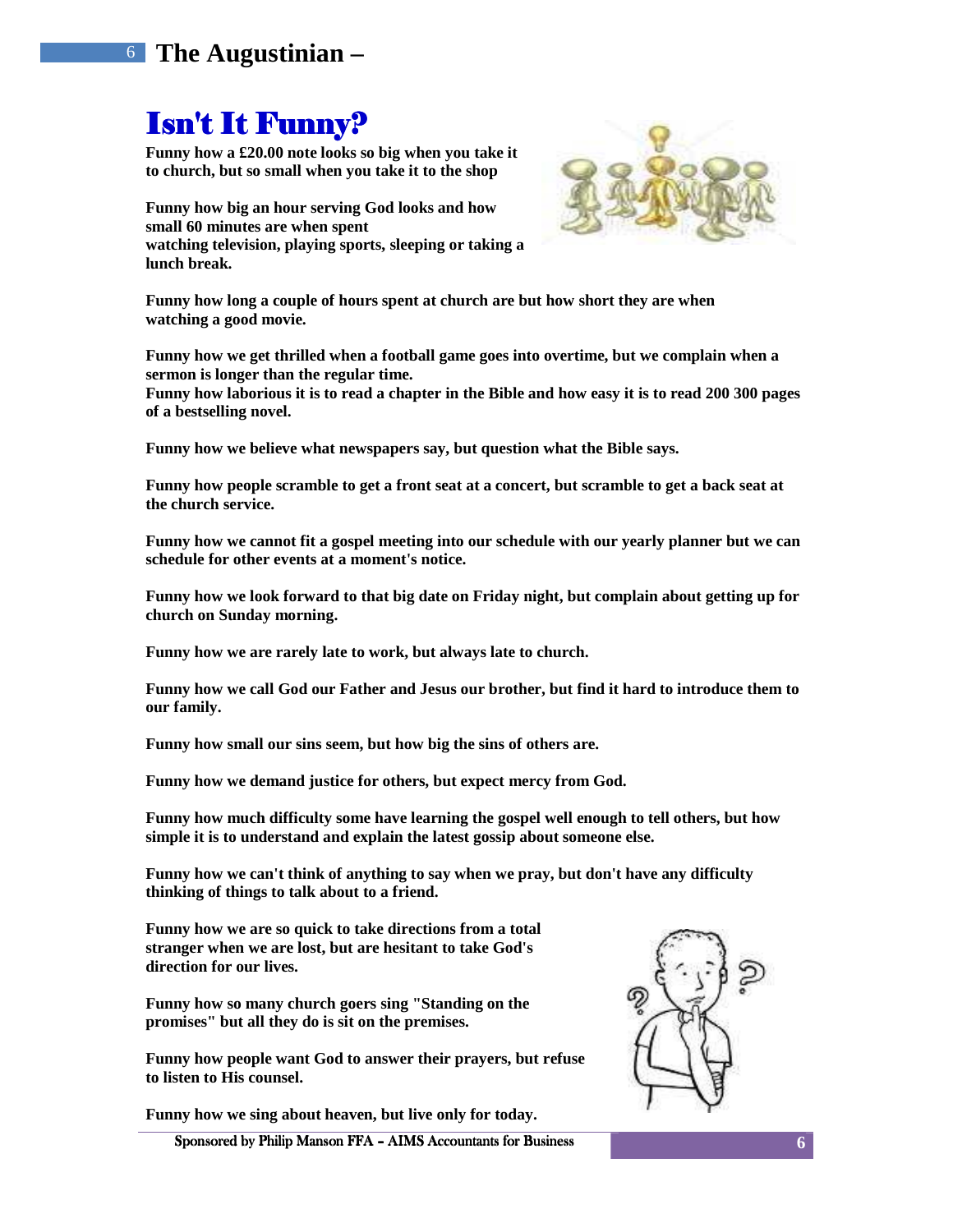**Funny how it is okay to blame God for evil and suffering in the world, but it is not necessary to thank Him for what is good and pleasant.** 

**Funny how when something goes wrong, we cry, "Lord, why me?" but when something goes right, we think, "Hey, it must be me!"** 

**Or wait...maybe all this isn't so "funny" after all.** 

 Pope John Paul 11 - Washington 1979 We cannot live without love. If we do not encounter love, if we do not experience it and make it our own, and if we do not participate intimately in it, our life is meaningless. Without love we remain incomprehensible to ourselves.

### Our Lady Immaculate School

**The following items are Log Book entries from Our Lady Immaculate School. They provide a fascinating social insight into the history of Chelmsford and into the activities of the teachers and pupils who worked and attended the school. The Log Book covers random entries from 1890 through to 1959** 

**From the HMI Report February 11th 1890 – "the school is in fair condition as regard order, but there is still a disposition to talk and in matters of class drill and discipline there are obvious defects. The work generally is characterised this year by want of careful finish and by dullness! In these subjects which are tests of intelligent teaching"** 

**November 16th 1897 – "all children belonging to the Chelmsford R.C. Public Elementary School are forbidden to climb walls or window sills or palisades or railings"** 

**February 1st 1915 – "no fires, difficulty in getting coal."** 

**April 13th 1916 – "school closed today b y order of the Education Committee it being required for soldiers. I resign charge of this school." K. Nolan** 

**October 5th 1917 – on Tuesday afternoon rolls could not be marked as "air raid" upset the time and number of attendance."** 

**January 25th 1918 – this week attendance again was very poor especially among the girls, some of whom are kept away to obtain food by standing in the queues and therefore cannot get to school in time."** 

**March 8th 1918 – "the "raid" caused a fall as usual in numbers."** 

**December 13th 1918 – "9.00 am Infant room temperature 30. Other room 38. Ink frozen. The fire place in the infant room is always inadequate and the cleaner cannot get into the school before 7 to light the fires as the outer gate is kept locked until then."** 

#### In the next issue of the Augustinian we'll look at some of the entries from 1920-1930!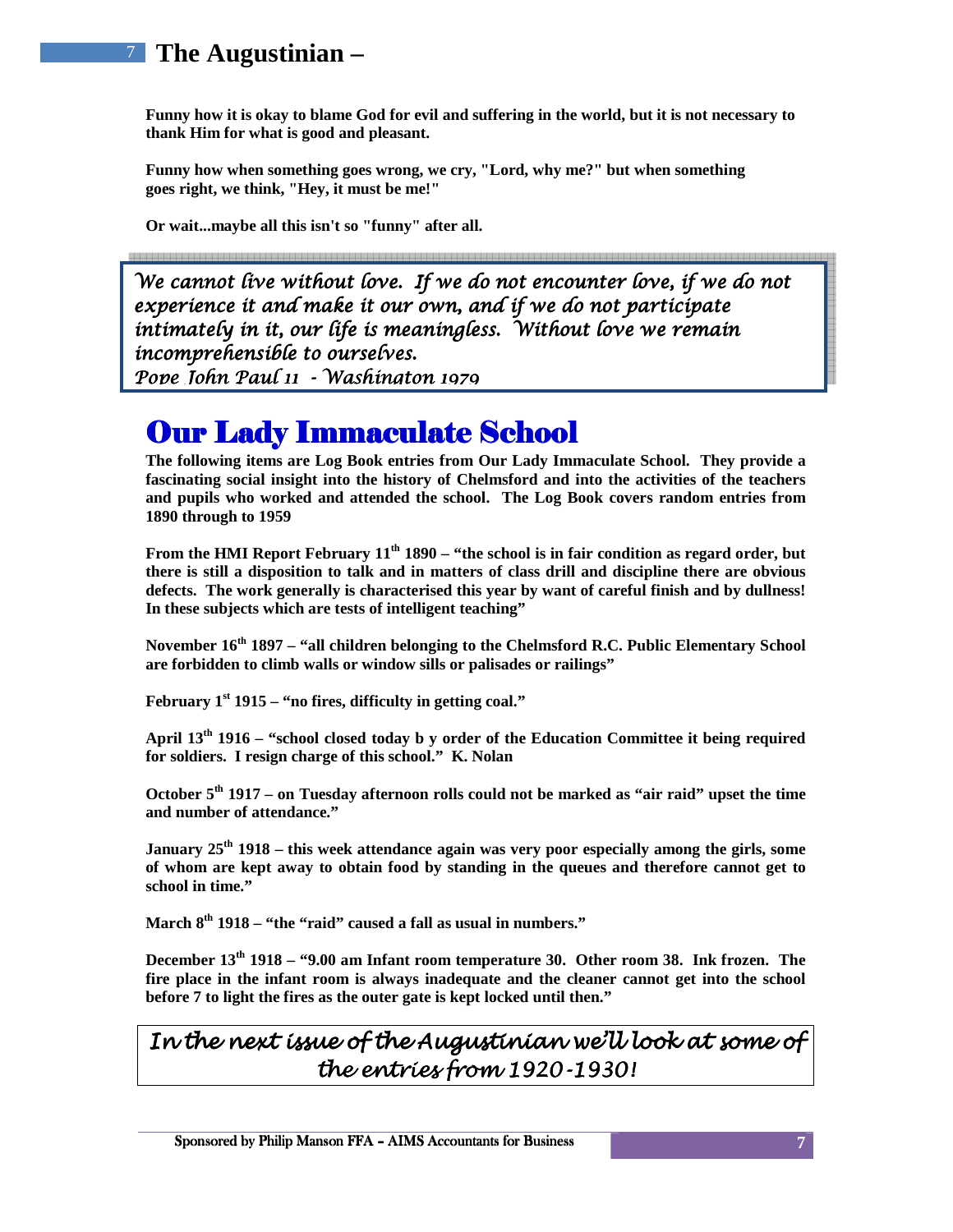### **Parish Statistics**

**Each year, the Brentwood Diocesan Directory publishes a table showing statistics for all the parishes in the Diocese. In the table below, I have reproduced the statistics for the last 10 years for our parish, St Augustine of Canterbury. The statistics for 2009 will be published at the end of this year.** 

| Year | <b>Estimated</b>  | <b>Mass</b>       | <b>Marriages</b> | <b>Baptisms</b> | <b>Reception</b> | <b>Deaths</b> |
|------|-------------------|-------------------|------------------|-----------------|------------------|---------------|
|      | <b>Population</b> | <b>Attendance</b> |                  |                 |                  |               |
| 1999 | 3,000             | 427               |                  | 16              |                  | ៗ             |
| 2000 | 3,000             | 419               | 5                | 12              | 5                | 7             |
| 2001 | 2,000             | 432               | 0                | 10              | 3                | q             |
| 2002 | 2,100             | 461               |                  | 10              | $\mathbf{2}$     | 11            |
| 2003 | 2,200             | 483               |                  | 10              |                  | 7             |
| 2004 | 2,200             | 471               | 3                | 23              |                  | 8             |
| 2005 | 2,200             | 467               | 0                | 21              | 3                | 13            |
| 2006 | 2.200             | 457               | $\mathbf{2}$     | 14              | 3                | 15            |
| 2007 | 2,200             | 448               |                  | 21              | 3                | 10            |
| 2008 | 2,200             | 463               |                  | 19              |                  | h             |

**For comparison, the numbers for the other Catholic churches in Chelmsford for 2008 are:-** 

| OLI              | N/A   | 645 | 19 | 81 | 34 |
|------------------|-------|-----|----|----|----|
| <b>Blessed</b>   | 2,200 | 413 | ັ  | 32 | 26 |
| <b>Sacrament</b> |       |     |    |    |    |
| <b>Holy Name</b> | N/A   | 369 |    |    |    |

**Notes:** 

- **1. The estimated population is significantly understated if one looks at the official government statistics available from the most recent census (2001) and applying approximate criteria. One of these concerns our parish boundary which does not precisely coincide with the boundaries of the secular parishes or the political wards for which the official statistics are applicable. Another is the proportion of the national population assumed to be Roman Catholic i.e. 10%. Even after taking these aspects into account, the estimated Catholic population of our parish will almost certainly exceed 3,000. Does this matter one might ask? Well one use could be in education planning particularly for the Diocese.**
- **2. Mass attendance is the average of a head-count at all Masses on the four Sundays in October.**
- **3. The statistics for Marriages etc., are self explanatory.**

**There has been recent coverage in the local press regarding the development plans for Springfield. The figure of 4,000 more dwellings which will presumably all be built within our parish boundaries suggests that eventually there could be another 10,000 added to the population. Applying the 10% criterion, this could mean another 1,000 Catholics and therefore another 250 Mass attendees (applying another "historic" factor of 25%!). Of course, building won't start before 2012 (and that assumes that the planning application is approved) and will** 

**take many years to complete.** 

If you have any old photographs that you think might help to illustrate life in Chelmsford and the Springfield Parish please let us know.

**Tony Cornish tonycornish@talktalk.net** 

Sponsored by Philip Manson FFA – AIMS Accountants for Business **8**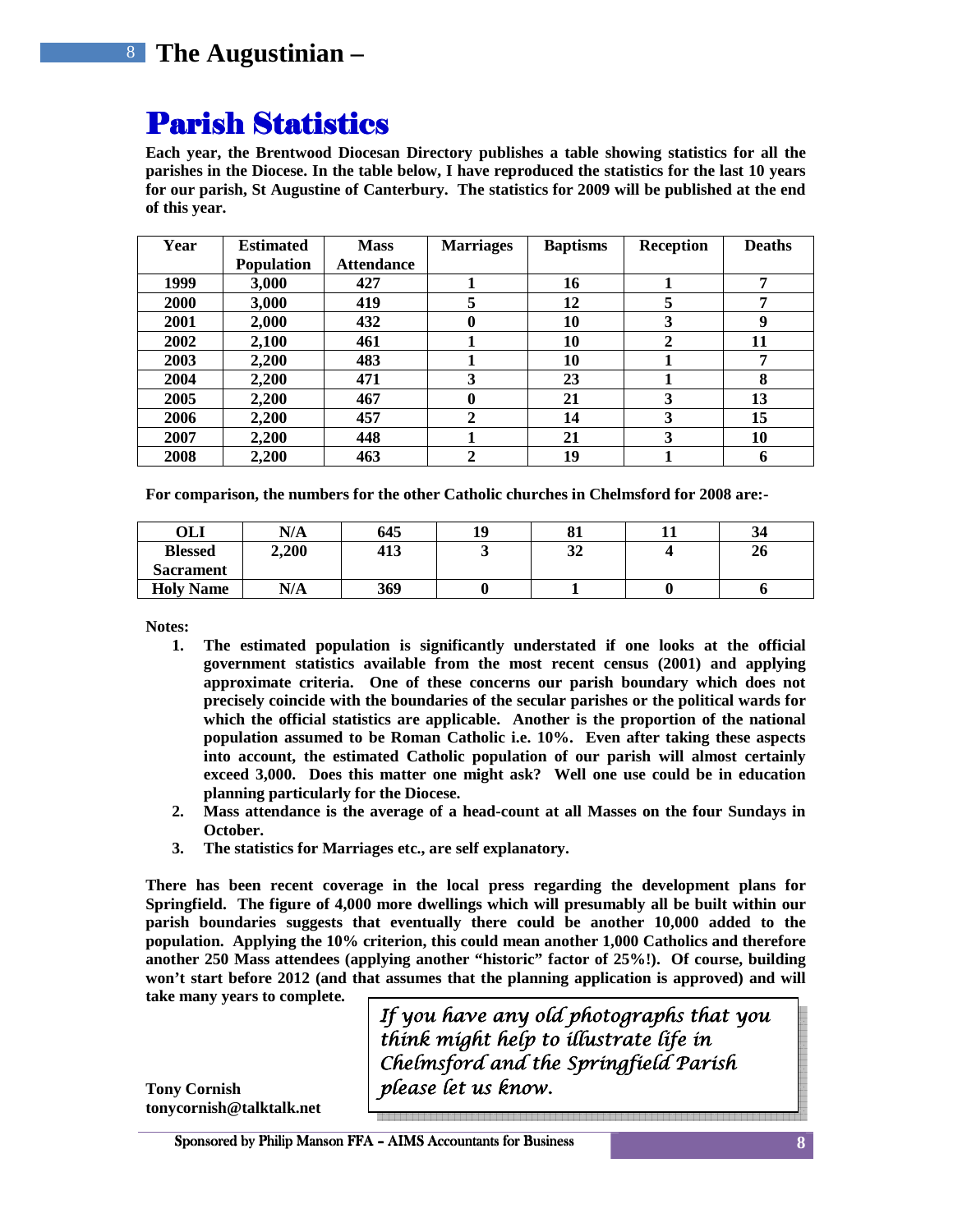### **Parish People Pastimes**

**In each edition of the Augustinian we will be asking our contributors to pick 5 favourite pieces of music, 2 books and, in response to our technological age, 1 DVD/video film. An optional "luxury" item can also be included in their luggage. Instead of the Complete Works of Shakespeare we will be providing each stranded traveller with a Bible and The Catholic Prayer Book edited by Michael Buckley.** 

**This edition's contributor is William Redfern. William has been a familiar face at St. Augustine's as an active alter server for nearly twelve years between a hectic stint at University in Cambridge. He currently works as a Parliamentary Intern at Westminster. His deep interest in politics now sees him heavily engaged in the run up to the Election in May. In addition to Politics William is also interested in History and Law and enjoys watching and playing both football and cricket. We are grateful to William for his contribution at a time when he has so many other demands placed upon him.** 

| <b>Item</b>                            | <b>Brief Reason for Choice</b>                                                                                          |  |  |
|----------------------------------------|-------------------------------------------------------------------------------------------------------------------------|--|--|
| <b>Music</b>                           |                                                                                                                         |  |  |
| 1                                      | The first album I ever bought was an Oasis album, many<br>years ago now. I saw them live at the V Festival in 2005 (and |  |  |
| <b>Stop the Clocks- Oasis Greatest</b> | nearly again in 2009!) and I enjoy listening to their greatest                                                          |  |  |
| <b>Hits</b>                            | hits as it really takes me back there, as well as being full of<br>great songs!                                         |  |  |
| $\overline{2}$                         | This album features all the Beatles number 1 hits and was a                                                             |  |  |
| 1 - The Beatles                        | favourite in the car on family holidays. Although Lennon<br>was dead long before I was born, and despite the fact that  |  |  |
|                                        | the band broke up forty years ago, they continue to have a                                                              |  |  |
|                                        | huge impact on the music industry today and their music                                                                 |  |  |
|                                        | really does appeal across the generations.                                                                              |  |  |
| $\overline{\mathbf{3}}$                | I am most certainly not a classical music buff, and I am sure                                                           |  |  |
| <b>Canon in D - Pachelbel</b>          | that it is almost clichéd to select this as a favoured piece of                                                         |  |  |
|                                        | classical music. Nonetheless, I still find it to be a tremendous                                                        |  |  |
|                                        | piece to listen to and enjoy! When I needed to concentrate                                                              |  |  |
|                                        | during revision for my finals this was one piece which I<br>would often put on and for that reason to it has a special  |  |  |
|                                        | resonance for me!                                                                                                       |  |  |
| $\boldsymbol{\Delta}$                  | This single came out in 2001, and was a favourite as I was                                                              |  |  |
| <b>Shining Light - Ash</b>             | growing up. Nowadays I particularly like listening to it                                                                |  |  |
|                                        | when I'm driving. The combination of the lyrics, the music                                                              |  |  |
|                                        | and nostalgia makes it a song which, for me at least, stands<br>the test of time!                                       |  |  |
| DVD / Film                             |                                                                                                                         |  |  |
| 1                                      | This relatively new BBC comedy is a very funny take on                                                                  |  |  |
| <b>Outnumbered Season 2</b>            | family life, featuring some incredibly talented child actors,                                                           |  |  |
|                                        | and is primarily improvised. The result is a comedy which is                                                            |  |  |
|                                        | both very entertaining and endearing - characteristics which                                                            |  |  |
|                                        | make it perfect viewing!                                                                                                |  |  |
| $\overline{2}$                         | For any political enthusiast Yes Minister and Yes Prime                                                                 |  |  |
| <b>Yes Prime Minister, series 1</b>    | Minister are compulsory viewing.<br>The combination of                                                                  |  |  |
|                                        | sharp wit and superb satire mean that, in my view, this is                                                              |  |  |
|                                        | one of the best comedies of all time. There are few views                                                               |  |  |
|                                        | which I share with Margaret Thatcher, but a great                                                                       |  |  |
|                                        | admiration of Yes Minister and Yes Prime Minister is one!                                                               |  |  |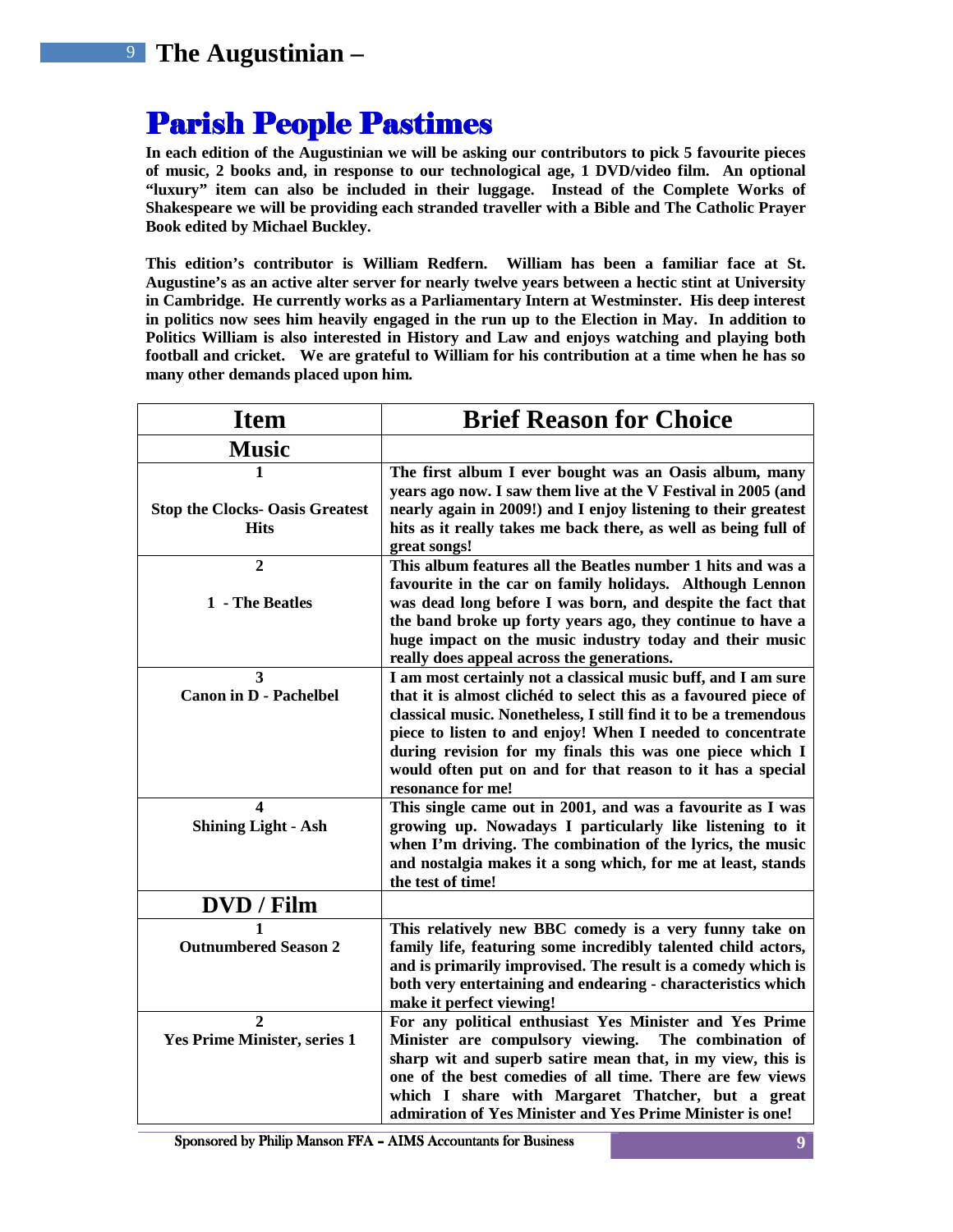| <b>Books</b>                          |                                                                                                                                                                                                                                                                                                                                                                                                                                                                                                                                                                                             |
|---------------------------------------|---------------------------------------------------------------------------------------------------------------------------------------------------------------------------------------------------------------------------------------------------------------------------------------------------------------------------------------------------------------------------------------------------------------------------------------------------------------------------------------------------------------------------------------------------------------------------------------------|
| <b>Sharpe's Waterloo</b>              | The Sharpe series of novels charts the course of Richard<br>Sharpe, a soldier in the Peninsular war who rises from the<br>rank and file to the position of Colonel by the time of<br>Waterloo. The combination of high drama and historical<br>detail makes the Sharpe series an excellent set of books, of<br>which Sharpe's Waterloo is the climax. In Waterloo the<br>story of the battle is set alongside battles within the allied<br>ranks, which creates an engrossing story!                                                                                                        |
| $\mathbf{2}$<br>To Kill a Mockingbird | This novel has quite rightly become a modern classic, and is<br>a tremendous read despite dealing with the difficult issue of<br>racial discrimination. It is striking that the hero, Atticus<br>Finch, fights to defend someone who has arbitrarily been<br>condemned by most of his community. In a world where we<br>see people all around us being willing to condemn others on<br>the basis of immediate and ill informed judgements, To Kill<br>a Mockingbird reminds us of how important it is not to<br>condemn, but rather to give a fair hearing to all, in all<br>circumstances. |
| <b>Luxury Item</b>                    |                                                                                                                                                                                                                                                                                                                                                                                                                                                                                                                                                                                             |
| <b>My BlackBerry</b>                  | The new generation of 'Smart Phones' do really make life<br>easier, and for travel they can be invaluable. They allow you<br>to look anything up, anywhere, on mobile internet which<br>makes it easy to stay on top of what's going on elsewhere in<br>the world, which guarantees peace of mind on your travels!<br>As such, as much as I hate to admit it, my new BlackBerry<br>has become indispensable for me, and so would have to be<br>my luxury item!                                                                                                                              |

### **Pause for Thought!**

**The flood waters were rising fast. The passengers in a boat saw a man clinging to a roof. "Room for one more" they shouted. "Come on!"** 

**"No thanks" replied the man, "I trust in God to save me."** 

**The waters rose higher and a lifeboat came along. The lifeboat men called to the man to come down. He refused their help with the same answer.** 

**By now the water was lapping round his feet, but he said the same thing to a rescue helicopter and its crew. They flew away. The waters continued to rise and the man drowned.** 

**When he got to Heaven he complained to God. "I trusted in you and you didn't help me."** 

**"Well", said God, "I did send two boats and a helicopter."** 

### **Reverie by Liam Fitzgerald**

**Soft twilight Moon light A memory sweet of whispering rushes**  **Of rustling reeds A grass bank seat And a small cloud at the moons feet**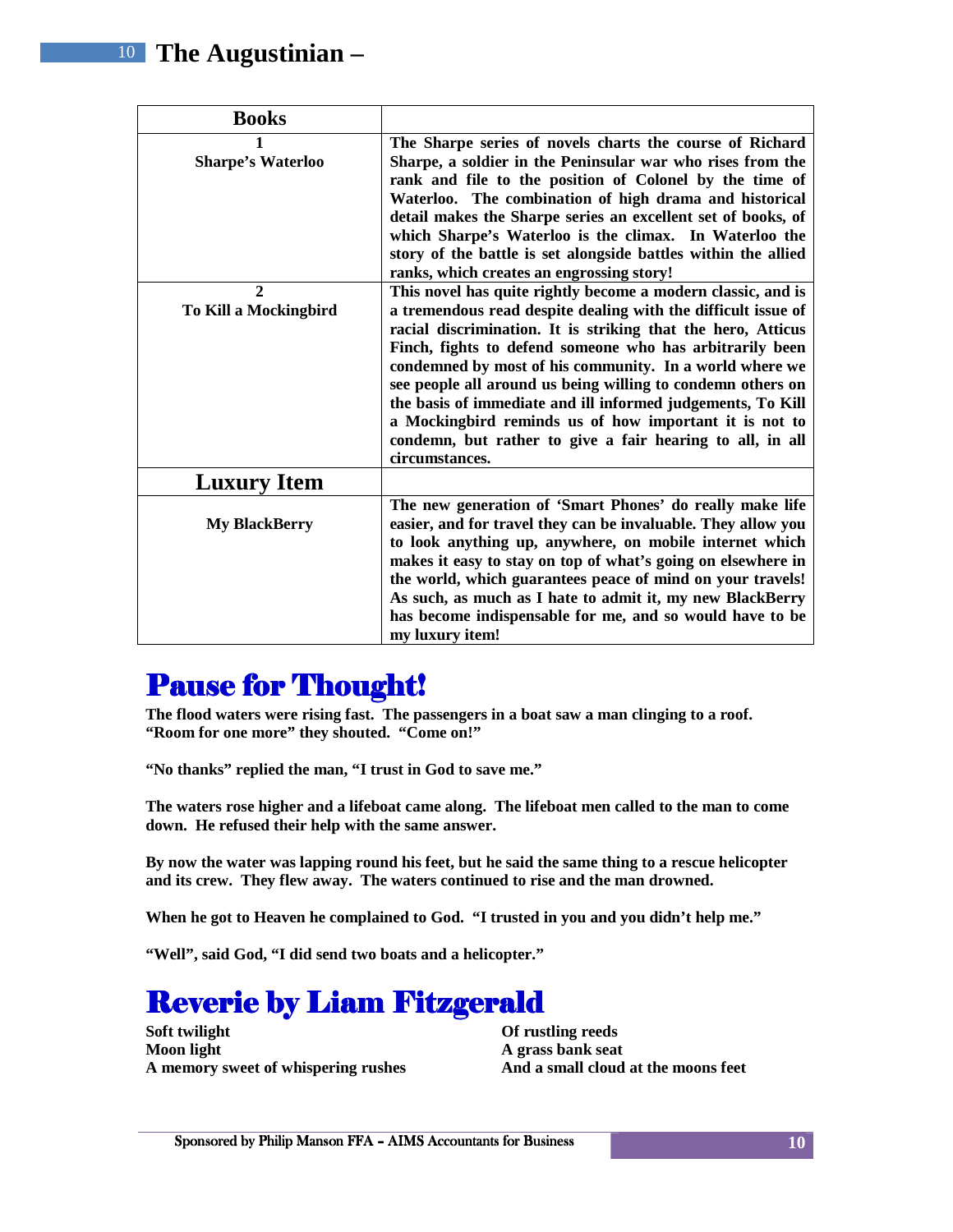#### **Forgetter Be Forgotten**

**My forgetters getting better, But my rememberer is broke. To you that may seem funny But, to me, that is no joke.** 

**For when I'm here I'm wondering If I really should be there And when I try to think it through I haven't got a prayer** 

**Oft times I walk into a room Say "what am I here for?" I wrack my brain, but all in vain! A zero is my score.** 

**At times I put something away Where it is safe, but gee!** 

**The person it is safest from Is, generally, me!** 

**When shopping I may see someone Say "Hi" and have a chat Then when the person walks away I ask myself "who the hell was that?"** 

**Yes, my forgetter's getting better While my rememberer is broke And it's driving me plumb crazy And that isn't any joke.** 

**Can you relate?** 

**(Submitted by Mary & Terry Sharp)** 

### **Something To Think About!**

**YOU took MY parking space at Church. This should wake us up. One day a man went to visit a Church. He got there early, parked his car and got out. Another car pulled up nearby and the driver got out and said "I always park there! You took my place."** 

**The visitor went inside for Mass, found an empty seat and sat down. A young lady from the Church approached him and stated, "That's my seat. You took my place." The visitor was somewhat distressed by this rude welcome but said nothing.** 

**After Mass the visitor went into the Chapel and sat down. Another member walked up to him and said "That's where I always sit! You took my place." The visitor was even more troubled by this treatment but still he said nothing.** 

**Later the congregation was praying for Christ to dwell among them. The visitor stood up and his appearance began to change. Horrible scars became visible on his hands and on his sandaled feet. Someone from the congregation noticed him and called out "What happened to you?"** 

**T he visitor replied, as his hat became a crown of thorns and a tear fell from his eye, "I took your place."** 

**(Taken from the Holy Redeemer Catholic Church newsletter April 2010 and submitted by Chris and Bernice).** 

Reflection: St. John Chrysostom writes "Before He humbled himself, only the angels knew Him. After He humbled Himself, all human nature knew Him. You see how His humbling of Himself did not make him have less but produced countless benefits, countless deeds of virtue and made His glory shine forth with greater brightness. God wants for nothing and has need of nothing. Yet, when He humbled himself he produced such great good, increased His household and extended His Kingdom. Why then are you afraid that you will become less if you humble yourself?"

 $\overline{a}$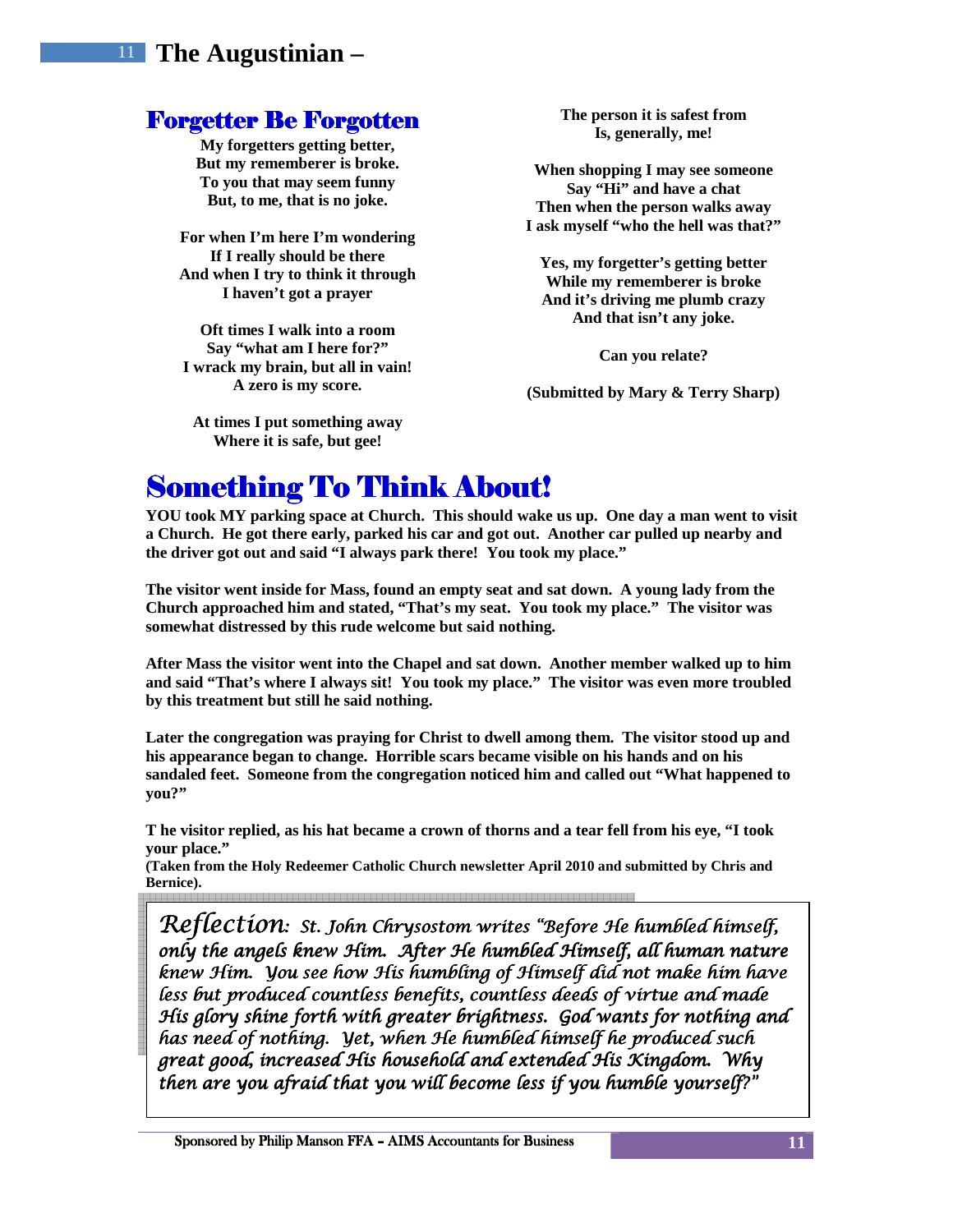#### **An Empty Church**

**A little church is standing all alone In a small coal mining town People had to leave their homes Because the coal mines shut down** 

**The church is waiting in welcome But nobody goes there to pray It appears to be just a skeleton For all it's worshippers are away** 

**The church waits with open doors But prayers inside will go unsaid People who lived and prayed there Had to leave and earn some bread**  *(A poem about the decline in spirituality in the Welsh Valleys)* 

#### God's Love

**We do not see the wind, We only hear it sigh; It makes the grasses bend whenever it goes by.** 

**We do not see God's love, But in our hearts we know He watches over us Wherever we may go.** 

**We do not have to see To know the wind is here; We do not have to see To know God's love is near.** 

#### There are two things you should know about Zacchaeus.

**Zacchaeus was a little man. And Zacchaeus was a rich man. And nobody liked him very much. Okay, that's three things.** 

**Nobody liked Zacchaeus very much mostly because he got rich taking money from other people and giving it to the Romans. Nobody liked the Romans much either. That was because they came in from another country like a bunch of big bullies. They came with all their soldiers and swords and spears and stuff and made people do things they didn't want to do, like give them money. That's what Zacchaeus did. He collected money for the Romans. They called it "collecting taxes." Some of the money he gave to the Romans - but lots of it he kept for himself. And that's how he got rich.** 

**Zacchaeus was a very rich man... And Zacchaeus was a little man... without a lot of friends.** 

**Zacchaeus lived in a town called Jericho a long time ago. You might remember Jericho, if you heard the story about the walls that came tumbling down when the trumpets blew. But that was way before Zacchaeus's time.** 

**One bright, sunny day, Zacchaeus looked down the dirt road that came into Jericho and he saw a crowd of people coming his way. Back then, everybody was talking about a guy named Jesus. Everywhere Jesus went, people who were sick got better, people who couldn't walk could walk again, people who were blind could see again. Jesus was a pretty amazing guy! And everybody wanted to see just who this Jesus guy was. Including Zacchaeus.** 

**The only trouble was, everywhere Jesus went there were always crowds of people all around him - and remember, Zacchaeus was a little man. He knew that he'd never be able see over a great crowd of people. Zacchaeus ran up to the edge of the crowd and stood on his tiptoes to see what the big** 



**deal was. But all he could see were the backs of people's heads. He tried jumping up and down. He bounced from one side and then to the other. But still he couldn't see. But then, on one**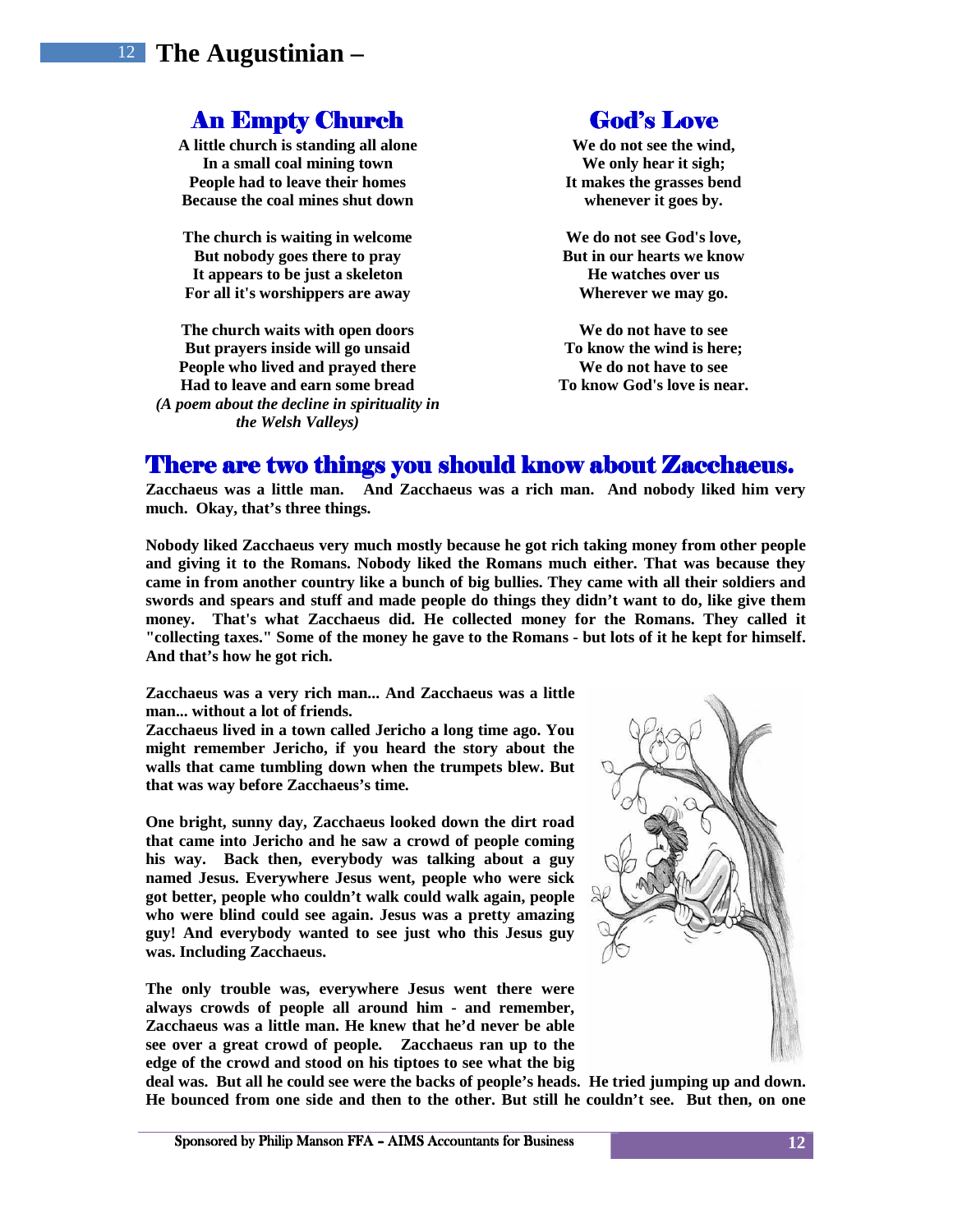**lucky bounce, he saw the man at the centre of the crowd. It was Jesus! Zacchaeus tried to push his way through the crowd, but everyone wanted to see Jesus, and they wouldn't let him through. What could he do? He wanted to see Jesus too! Then Zacchaeus turned around and saw a sycamore tree growing right beside the road Jesus was walking along. Zacchaeus had an idea!** 



**He ran on ahead and climbed up the Sycamore tree. He didn't care if he looked silly or not. He wanted to see Jesus! Sure enough, Jesus stopped right under the sycamore tree. He looked up, and there was Zacchaeus peeking through the branches.** 

**"Zacchaeus!" Jesus said to him, "Hurry down from there! "I must stay at your house today!"** 

**"How does he know my name??!" Zacchaeus thought to himself. "But he does! He knows my name! And he wants to come and stay at MY house!"** 

**Zacchaeus flew down that tree quicker than you could say "Zacchaeus, Zacchaeus sitting in a tree."** 

**When his feet hit the ground, he was so happy he nearly did a little dance! But that's just what Jesus does to people. Jesus laughed and slapped his arm around Zacchaeus's shoulder, and together they started off towards Zacchaeus's house.** 

**But the people in the crowd were not so happy.** 

**They had spent all day in the hot sun following Jesus, and now he was going to stay at the house of Zacchaeus, a rich, cheating tax collector. They began to grumble about Zacchaeus...** 

**"This man is a sinner!" one woman said.** 

**"He cheats and steals from his own people!" said an old man.** 

**"He isn't good enough for Jesus to come and stay at his house!"** 

**Zacchaeus heard what the people were saying about him, and he must have known that they** 

**were right. So he said, "Listen! I will give half of everything I have to the poor! And if I cheated anyone, I will pay them back four times as much!"** 

**Jesus was going to be a guest at his house. And what do you do when you are expecting company? You clean things up!** 

**That's just what Zacchaeus did. Only he cleaned himself up on the inside first. Zacchaeus wanted to make things right for Jesus. He was so happy that Jesus wanted to come to his house, he wanted to make Jesus happy too.** 

**And Jesus WAS happy!** 

**Jesus said to Zacchaeus, "Today salvation has come** 



eating with Mc + Mrs. Zaechaeus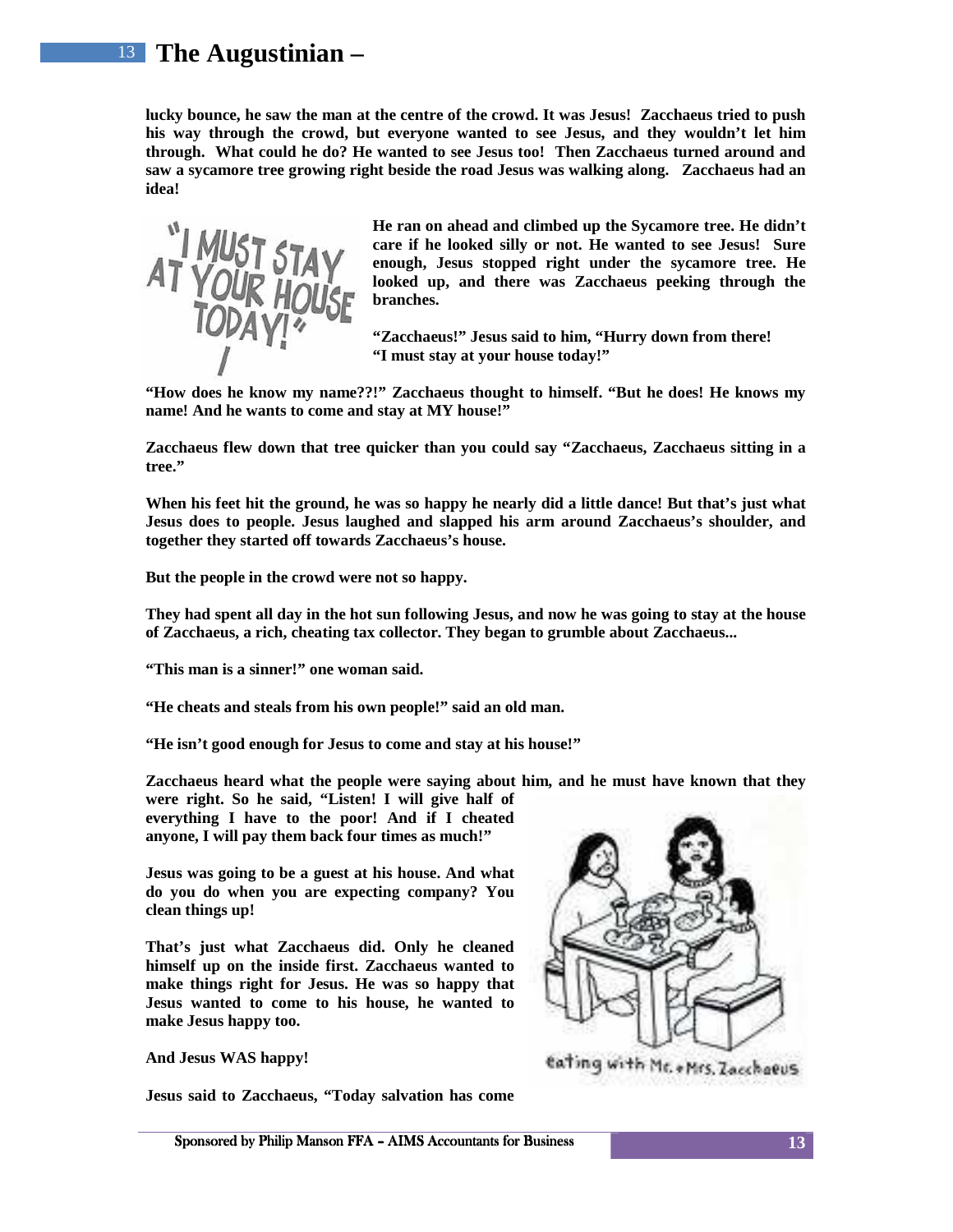**to this house! Your life was all wrong, but now it is all right. You were lost, but now you have been saved! That's why I am here. I came to find and save the lost!"** 

**Zacchaeus was a little man, but now he felt ten feet tall!** 

**And you know what?** 

**Jesus knows you too! Jesus knows you by name, just like he knew Zacchaeus. He wants to come and tell you how much he loves you.** 

**He wants to tell you the good news of his home in heaven. He wants to laugh with you and cry with you, and be with you no matter what.** 

**But Jesus can't exactly walk up to your front door and ring the bell. It would take a LONG time for Jesus to walk up to every house in the world! You'd be all old and wrinkly by the time he finally got to yours... and he wouldn't be able to stay very long. There are a LOT of houses in the world to get to!** 

**Back when Jesus stayed at Zacchaeus's house, all the other people grumbled because each one of them wanted Jesus to stay at THEIR house. But when Jesus was on earth, he just couldn't stay at every house every night.** 

**That's why Jesus went to Heaven. Jesus went to Heaven so he could send his Spirit to live with each of us - all at the same time!** 

**Of course, you can't see his Spirit.** 

**But you can't see love either. You can't hear it or smell it or touch it. But you know when love is there. That's how it is with Jesus. When Jesus comes to you, you can't see him, or hear him, or touch him. But you know that he is there.** 

**Jesus wants to come to your house today!** 

**All you have to do is ask him in!**

### **Beeleigh Abbey by Liam Fitzgerald**

**Continuing the series on the religious houses in our area we look at Beeleigh.** 

**Beeleigh Abbey may have been a Priory because there is a record of an Abbot. The Priory is sited on the outskirts of Maldon on** 



**the banks of the Blackwater River opposite the golf course. It was once the home of the Premostration Canons, a reformed branch of the Augustinians. They came from France via Parndon, also in Essex, in 1180. Now they have returned to Essex at Our Lady Immaculate, London Road – Deo Gratias. You can see what is left of the original building from the lane that runs by it from Mundon Hill to Maldon. It has been extended but still houses the Chapter House, the Dormitory and the Refectory, all lovingly restored.** 

**In 1930 it was the home of old Mr. Foyle (of the bookshop fame) who delighted in showing off the house and its wonderful library. There were fragments there from the Church whose foundations lay under the Lawns. Near Maldon centre are the well preserved ruins of a leper hospital which was in the care of Beeleigh.**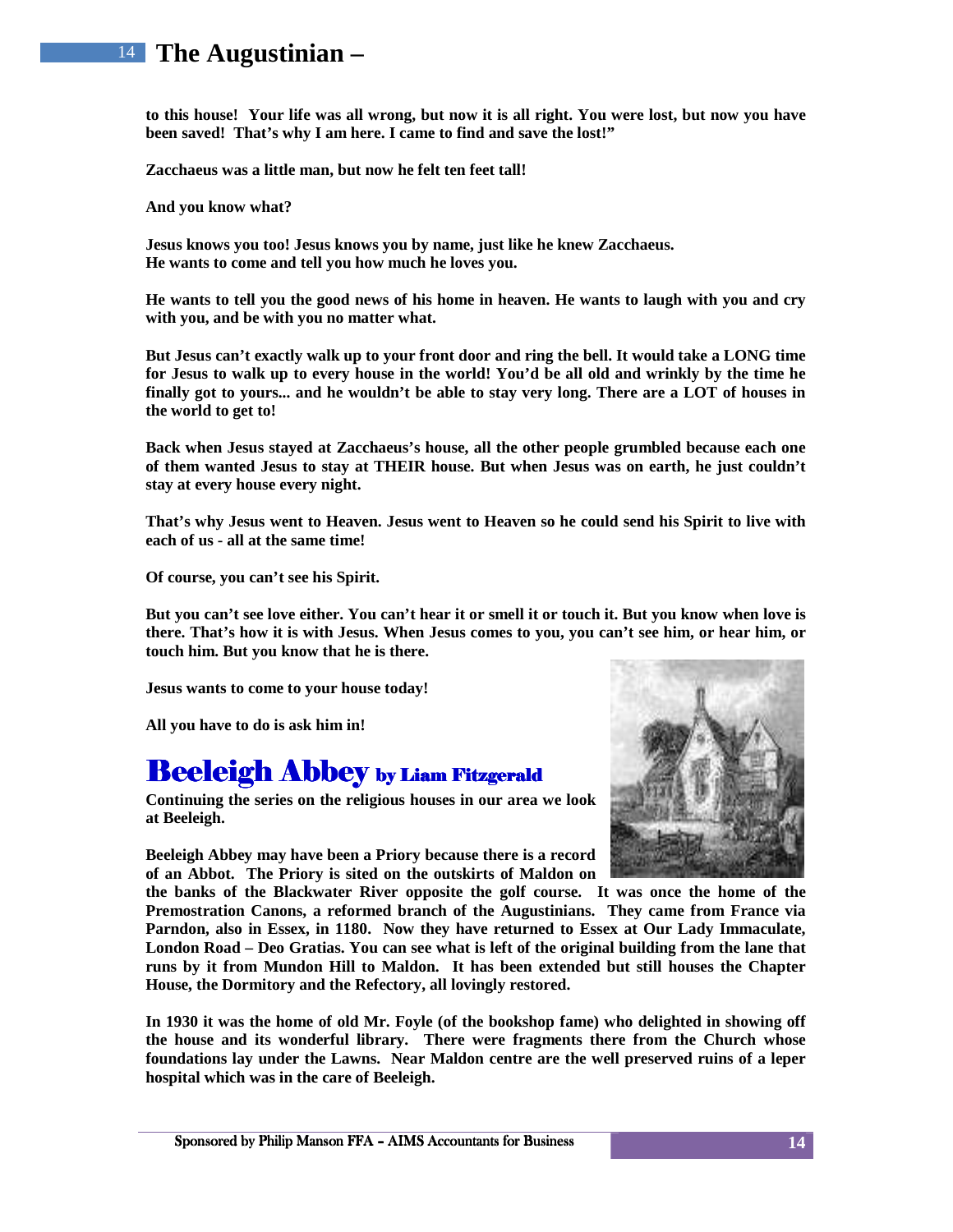### Top of the Prayer Pops

- 1. **Livin' On A Prayer Bon Jovi**
- 2. Like A Prayer Madonna
- 
- **5. Prayer For The Dying Seal**
- **6.** The Prayer Bloc Party
- 
- 
- 
- 
- **3. I Say A Little Prayer Aretha Franklin 4.** Save A Prayer **Duran Duran 7. Mary's Prayer Danny Wilson 8. A Child's Prayer Hot Chocolate 9. Praying For Time George Michael <b>George Michael 10. Pray Take That**



### Bands in the Bible: **Genesis; the Magic Numbers; Kings of**

**Leon; Tori Amos; Revelation Theory; We Came As Romans.** 

## **Recipe Page.**

**CARROT CAKE - a Presbytery favourite! Ingredients: 6 oz carrots – grated 2 eggs 4 oz brown sugar 3 fl oz sunflower oil 4 oz wholemeal self-raising flour 1 teaspoon cinnamon ½ teaspoon nutmeg 2 oz desiccated coconut 2 oz raisins** 

**Orange icing 1 ½ oz butter 3 oz icing sugar grated rind and juice of ½ an orange** 

- **1. whisk eggs and sugar until thick and creamy**
- **2. whisk in oil slowly**
- **3. mix in remaining ingredients**
- **4. put in a 2 pound loaf tin**
- **5. bake 350 degs/Gas 4 for 45 mins**

**Spread with orange icing when cold.** 

**Donated by Anne Jackson, recommended by Fr Frank** 





**The "Didache" or "Teaching of the Twelve Apostles", written about 100, contains the following prayer about the Eucharist**  "As this fragment of bread was scattered upon the mountains and was gathered to become one, so may your Church be gathered together from the ends of the Earth into your Kingdom." **Taken from Fr Adrian Graffy's book "The Gospel of Mark.** 

Sponsored by Philip Manson FFA – AIMS Accountants for Business **15**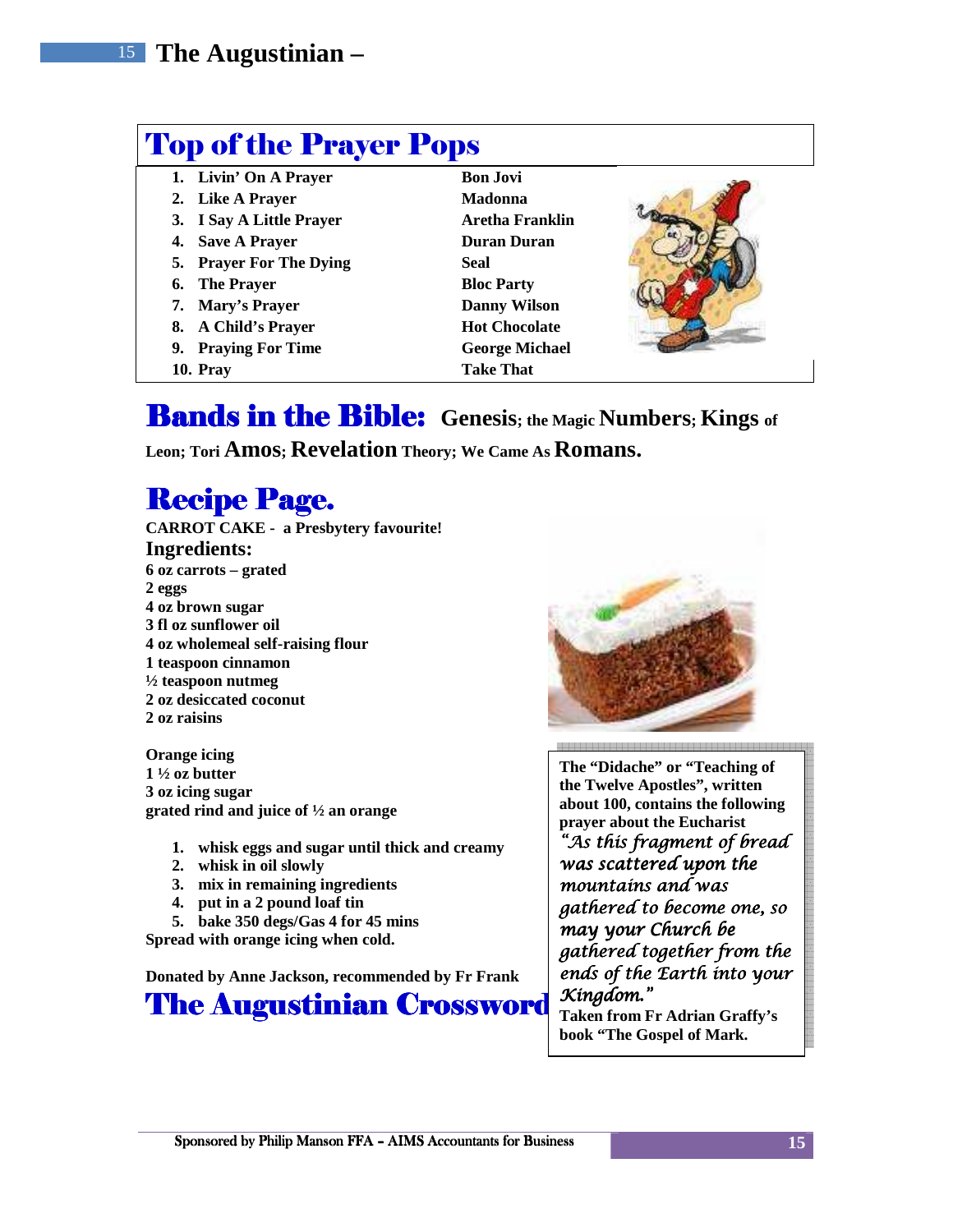

#### **Across**

- **1. The Court where men were allowed to enter but not women**
- **3. A Priestly activity in the Temple**
- **7. A house of worship in Jewish towns**
- **8. Where Hebrew Scriptures were kept**
- **10. The Empire in control of Palestine at the time of Jesus**
- **12. Jewish nationalists who hated the Romans**
- **14. Their name means "separated one"**
- **15. The prayer at the heart of Judaism**

**Designed by a Year 8 student at All Saints Catholic School, Dagenham** 

#### **Down**

- **2. Doctors of the Law, Rabbis or lawyers in Jesus' time**
- **3. The Jewish Council based at the Temple**
- **4. The Nev'im contains historical writings and the books of this group**
- **5. King responsible for the first Temple in Jerusalem**
- **6. A Jewish teacher**
- **7. How the Hebrew Scriptures were recorded**
- **9. Religion followed by Jesus**
- **11. Where Jesus grew up**
- **13. The first part of the Hebrew Bible.**

**The following are actual quiz responses taken from national and local broadcasts throughout the UK.**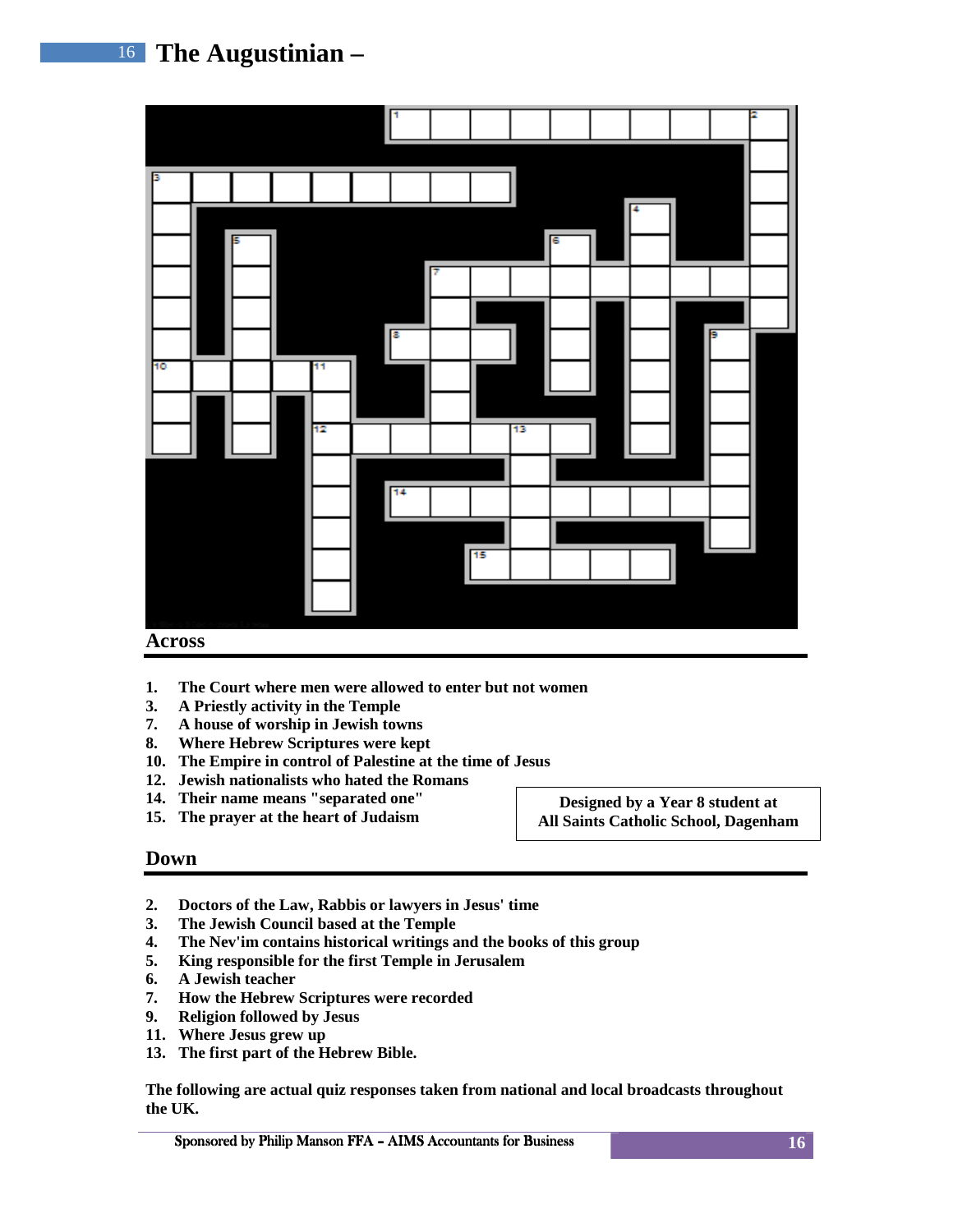### BBC Norfolk

| <b>Stewart</b><br>White: | Who had a worldwide hit with What A Wonderful World?                                         |
|--------------------------|----------------------------------------------------------------------------------------------|
| Contestant:              | I don't know.                                                                                |
| <b>Stewart</b><br>White: | I'll give you some clues: what do you call the part between your hand and your<br>elbow?     |
| Contestant:              | Arm                                                                                          |
| <b>Stewart</b><br>White: | Correct. And if you're not weak, you're?                                                     |
| <b>Contestant:</b>       | Strong.                                                                                      |
| <b>Stewart</b><br>White: | Correct - and what was Lord Mountbatten's first name?                                        |
| <b>Contestant:</b>       | Louis                                                                                        |
| <b>Stewart</b><br>White: | Well, there we are then. So who had a worldwide hit with the song What A<br>Wonderful World? |
| Contestant:              | <b>Frank Sinatra?</b>                                                                        |

### GWR FM ( Bristol )

| <b>Presenter:</b>  | What happened in Dallas on November 22, 1963? |
|--------------------|-----------------------------------------------|
| <b>Contestant:</b> | I don't know, I wasn't watching it then.      |

### **Richard And Judy**

| <b>Richard:</b>    | On which street did Sherlock Holmes live? |         |  |
|--------------------|-------------------------------------------|---------|--|
| <b>Contestant:</b> | Er.                                       |         |  |
| <b>Richard:</b>    | He makes bread                            |         |  |
| <b>Contestant:</b> | $Er \dots$                                |         |  |
| Richard:           | He makes cakes                            |         |  |
| <b>Contestant:</b> | <b>Kipling Street?</b>                    | "The pa |  |



### Crossword Solution

ath of human solidarity is the path of service; and true service means selfless love, open to the needs of all, without distinction of persons, with the explicit purpose of reinforcing each person's sense of God-given dignity" Pope John Paul 11